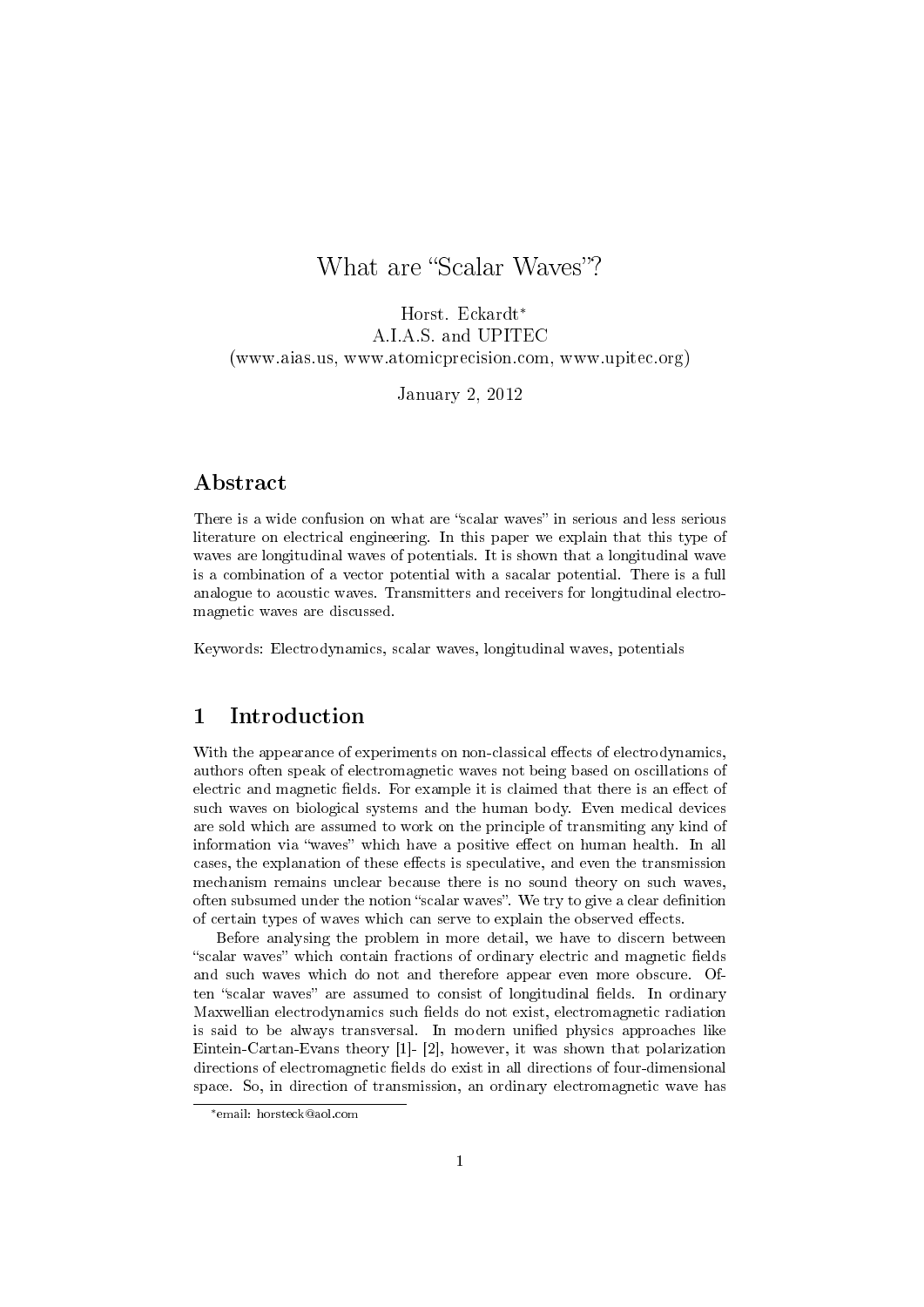a longitudinal magnetic component, the so-called  $B(3)$  field of Evans [3]. The  $B(3)$  field is detectable by the so-called inverse Faraday effect which is known experimentally since the sixties [4]. Some experimental setups, for example the "magnifying transmitter" of Tesla  $[6]$ -  $[7]$  or the experimentation set of Meyl  $[8]$ , make the claim to utilize these longitudinal components. They can be considered to consist of an extended resonance circuit where the capacitor plates have been displaced to the transmitter and receiver site each (see Fig. 1). In an ordinary capacitor (or cavity resonator), a very high-frequent wave (GHz or THz range) leads to significant runtime effects of the signal so that the quasi-static electric field can be considered to be cut into pulses. These represent the near-field of an electromagnetic wave and may be consiered to be longitudinal. For lower frequencies, the electric field between the capacitor plates remains quasi-static and therefore longitudinal too.

We do not want to go deeper into this subject here. Having given hints for the possible existence of longitudinal electric and magnetic fields, we leave this area and concentrate on mechanisms which allow transmission of signals even without any detectable electromangetic fields.



Figure 1: Propagation of longitudinal electric waves according to Tesla and Meyl.

# 2 Longitudinal potential waves

In the following we develop the theory of electromagnetic waves with vanishing field vectors. Such a field state is normally referred to as a "vacuum state" and was described in full relativistic detail in [5]. Vacuum states also play a role in the microscopic interaction with matter. Here we restrict consideration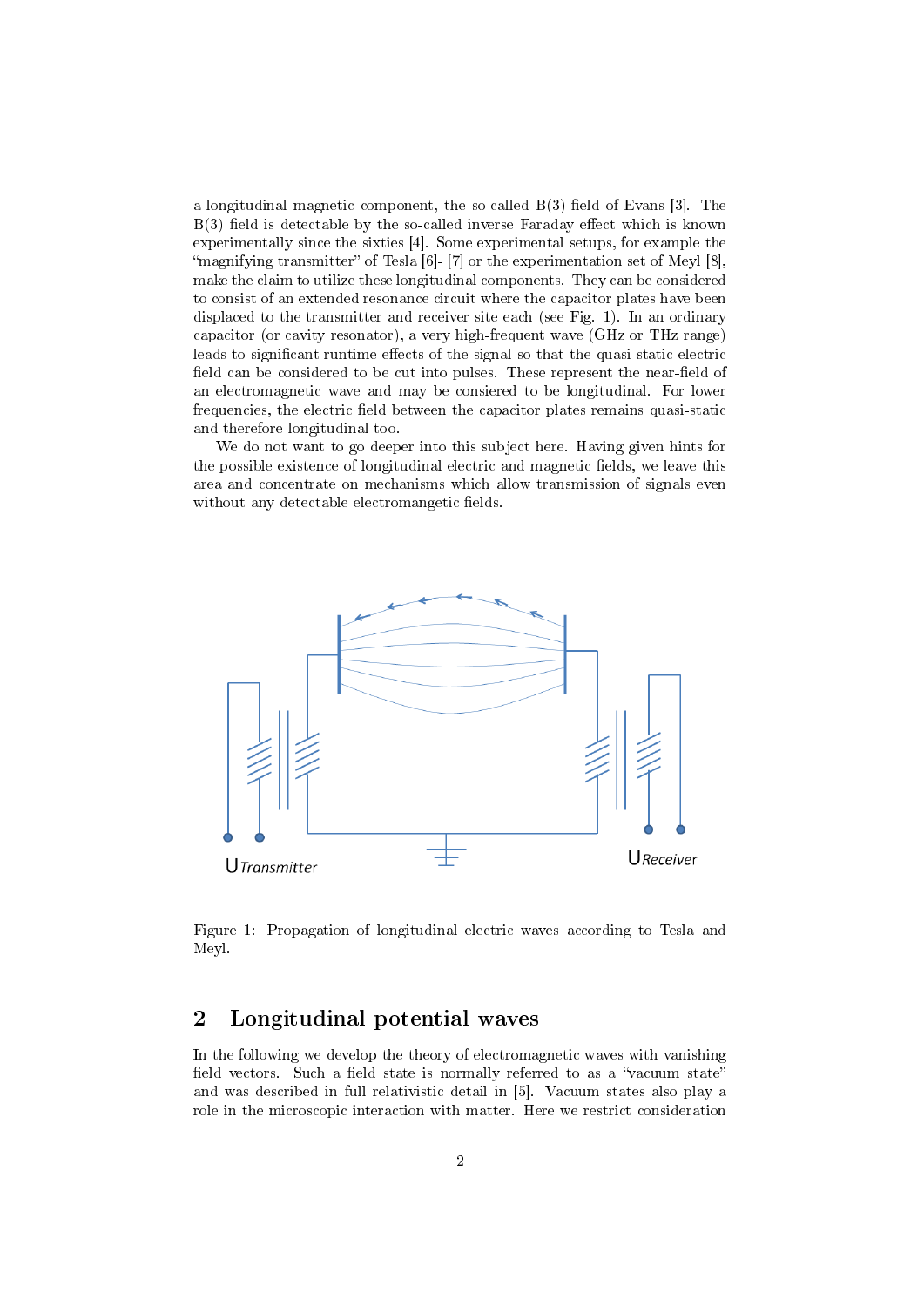to ordinary electrodynamics to give engineers a chance to fully understand the subject. With  $E$  and  $B$  designating the classical electric and magnetic field vectors, a vacuum state is definded by

$$
\mathbf{E} = 0,\tag{1}
$$

$$
\mathbf{B} = 0.\tag{2}
$$

The only possibility to find electromagnetic effects then is by the potentials. These are defined as vector and scalar potentials to constitute the "force" fields E and B:

$$
\mathbf{E} = -\nabla U - \dot{\mathbf{A}},\tag{3}
$$

$$
\mathbf{B} = \nabla \times \mathbf{A},\tag{4}
$$

with electric scalar potential U and magentic vector potential  $\bf{A}$ . The dot above the  $A$  denotes the time derivative. For the vacuum, conditions  $(1, 2)$  lead to

$$
\nabla U = -\dot{\mathbf{A}},\tag{5}
$$

$$
\nabla \times \mathbf{A} = 0. \tag{6}
$$

From (6) follows immediately that the vector potential is vortex free, representing a laminar flow. The gradient of the scalar potential is coupled to the time derivative of the vector potential so both are not independent of one another. A general solution of these equations was derived in [5]. This is a wave solution where **A** is in the direction of propagation, i.e. this is a longitudinal wave. Several wave forms are possible, which may even result in a propagation velocity different from the speed of light. As a simple example we assume a sine-like behaviour of A:

$$
\mathbf{A} = \mathbf{A_0} \sin(\mathbf{k} \cdot \mathbf{x} - \omega t) \tag{7}
$$

with direction of propagation  $k$  (wave vector), space coordinate vector  $x$  and time frequency  $\omega$ . Then it follows from (5) that

$$
\nabla U = \mathbf{A_0} \; \omega \cos(\mathbf{k} \cdot \mathbf{x} - \omega t). \tag{8}
$$

This condition has to be met for any potential  $U$ . We make the approach

$$
U = U_0 \sin(\mathbf{k} \cdot \mathbf{x} - \omega t) \tag{9}
$$

to find that

$$
\nabla U = \mathbf{k} U_0 \cos(\mathbf{k} \cdot \mathbf{x} - \omega t) \tag{10}
$$

which, compared to Eq.(8), defines the constant  $A_0$  to be

$$
\mathbf{A}_0 = \mathbf{k} \frac{U_0}{\omega}.
$$
 (11)

Obviously the waves of  $A$  and  $U$  have the same phase. Next we consider the energy density of such a combined wave. This is in general given by

$$
w = \frac{1}{2}\epsilon_0 \mathbf{E}^2 + \frac{1}{2\mu_0} \mathbf{B}^2.
$$
 (12)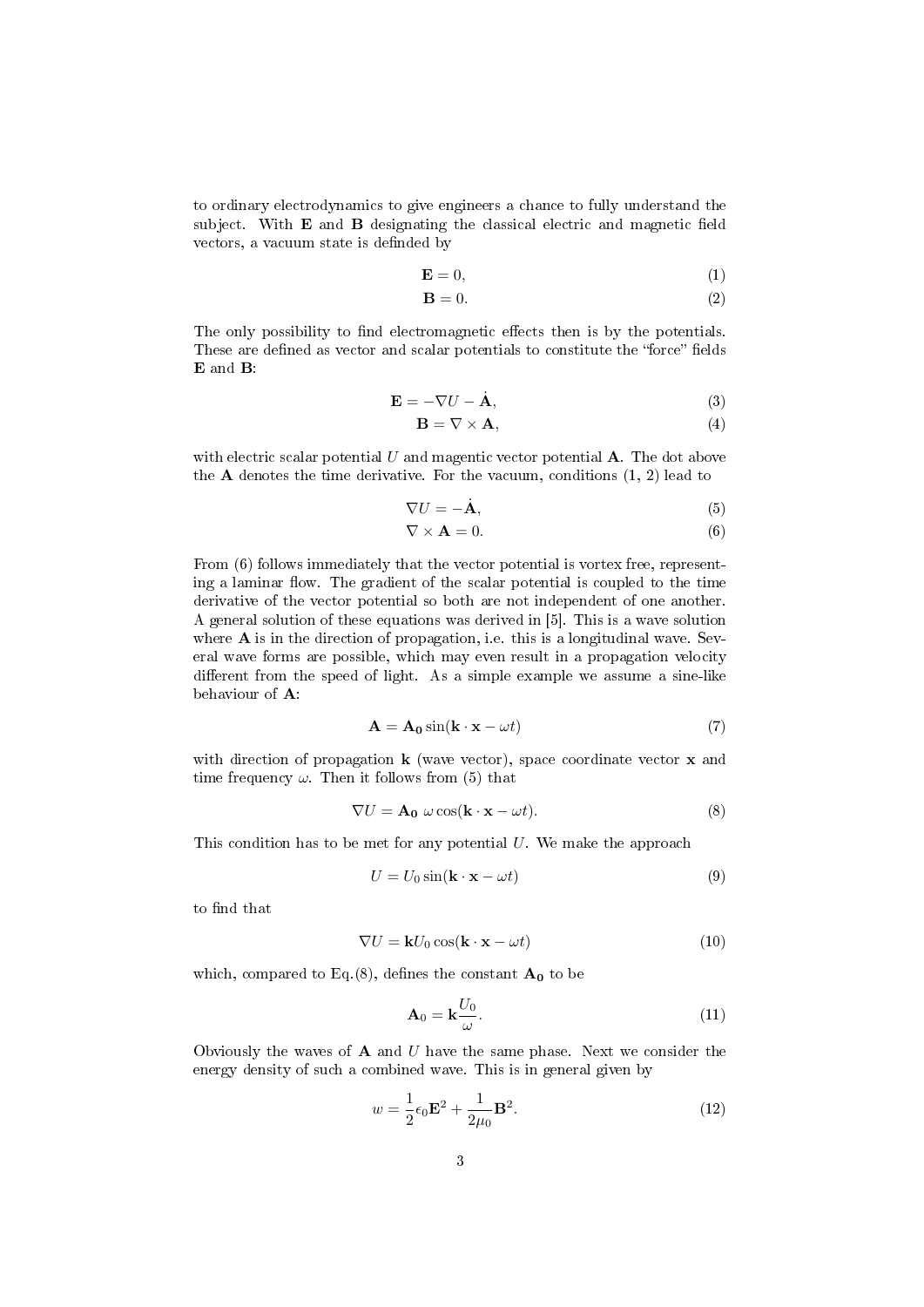From Eqs. $(5, 6)$  it is seen that the magnetic field disappears identically but the electric field is a vanishing sum of two terms which are different from zero. These two terms evoke an energy density of space where the wave propagates. This cannot be obtained out of the force fields (these are zero) but must be computed from the constituting potentials. As discussed in [5] we have to write

$$
w = \frac{1}{2}\epsilon_0 \left(\dot{\mathbf{A}}^2 + (\nabla U)^2\right). \tag{13}
$$

With Eqs. (7) and (9) follows

$$
w = \epsilon_0 k^2 U_0^2 \cos^2(\mathbf{k} \cdot \mathbf{x} - \omega t). \tag{14}
$$

This is an oscillating function, meaning that the energy density varies over space and time in phase with the propagation of the wave. All quantities are depicted in Fig. 2. Energy density is maximal where the potentials cross the zero axis. There is a phase shift of 90 degrees between both.



Figure 2: Phases of potentials **A** and  $U$ , and energy density  $w$ .

There is an analogy between longitudinal potential waves and acoustic waves. It is well known that acoustic waves in air or solids are mainly longitudinal too. The elongation of molecules is in direction of wave propagation as shown in Fig. 3. This is a variation in velocity. Therefore the magnetic vector potential can be compared with a velocity field. The differences of elongation evoke a local pressure difference. Where the molecules are pressed together, the pressure is enhanced, and vice versa. From conservation of momentum, the force F in a compressible fluid is

$$
\mathbf{F} = \dot{\mathbf{u}} + \frac{\nabla p}{\rho} \tag{15}
$$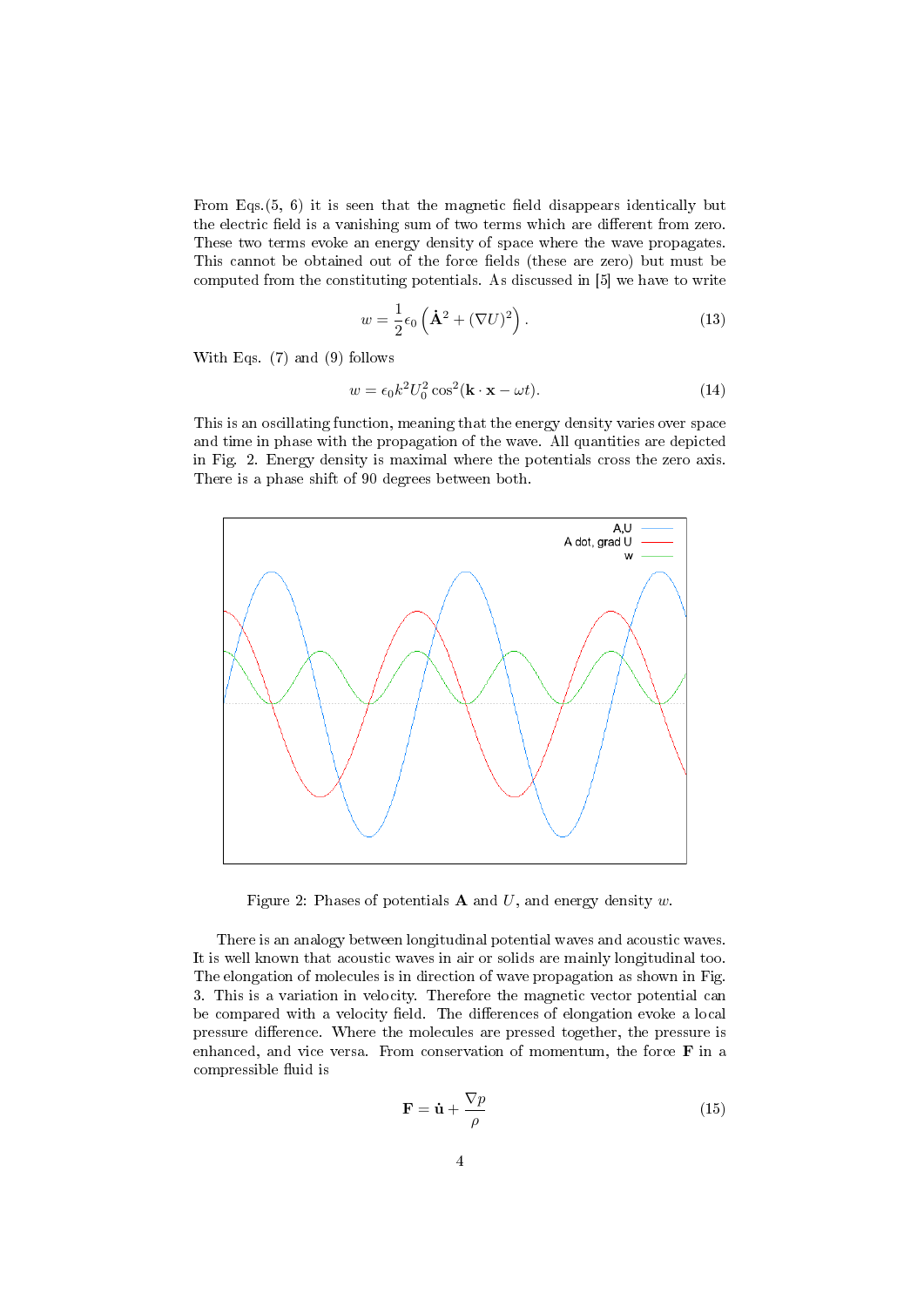where **u** is the velocity field, p the pressure and  $\rho$  the density of the medium. This is in full analalogy to Eq.  $(3)$ . In particular we see that in the electromagnetic case spacetime must be "compressible", otherwise there were no gradient of the scalar potential. As a consequence, space itself must be compressible, leading us to the principles of general relativity.



Figure 3: Schematic representation of longitudinal and transversal waves.

### 3 Transmitters and receivers for longitudinal waves

A sender for longitudinal potential waves has to be a device which avoids producing  $E$  and  $B$  fields but sends out oscillating potentials. We discuss two propositions how this can be achieved technically. In the first case, we use two ordinary transmmitter antennas (with directional characteristic) with distance of half a wavelength (or an odd numberof half waves). This means that ordinary electromagnetic waves cancel out, assumed that the near field is not disturbing signicantly. Since the radiated energy cannot disappear, it must propagate in space and is transmitted in form of potential waves. This is depicted in Fig. 4. A more common example is a bifilar flat coil, for example from the patent of Tesla  $[7]$ , see Fig.5, second drawing. The currents in opposite directions effect a nihilation of the magnetic field component, while an electric part may remain due to the static field of the wires.

Construction of a receiver is not so straightforward. In principle no magnetic field can be retrieved directly from  $A$  due to Eq. (6). The only way is to obtain an electrical signal by separating both contributing parts in Eq. (3) so that the equality  $(5)$  is outweighted and an effective electric field remains which can be detected by conventional devices. A very simple method would be to place two plates of a capacitor in distance of half a wavelength (or odd multiples of it). Then the voltage in space should have an effect on the charge carriers in the plates, leading to the same effect as if a voltage had been applied between the plates. The real voltage in the plates or the compensating current can be measured (Fig.  $6$ ). The "tension of space" operates directly on the charge carriers while no electric field is induced. The  $\dot{\mathbf{A}}$  part is not contributing because the direction of the plates is perpendicular to it, i.e. no significant current can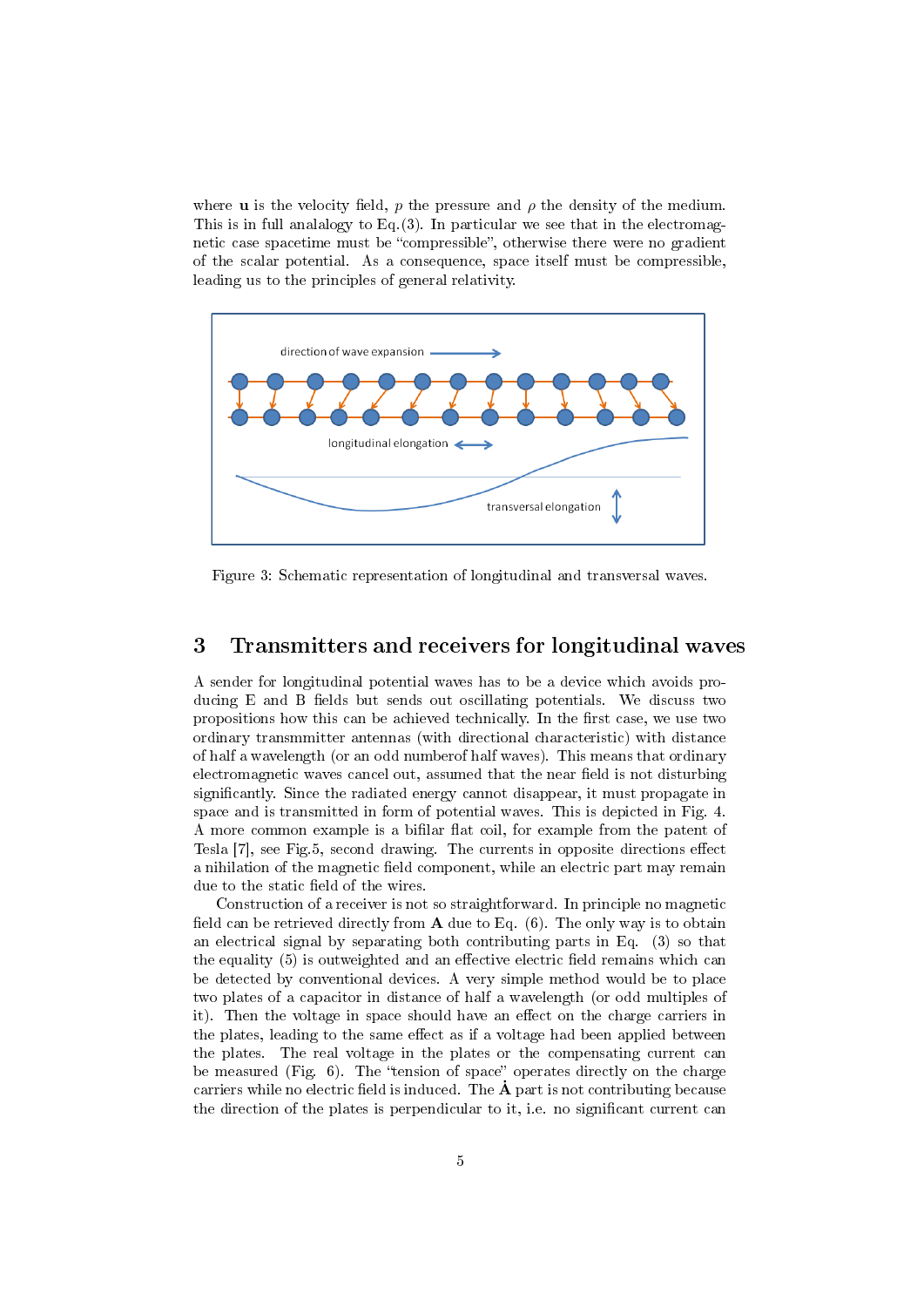be induced.



Figure 4: Suggestion for a transmitter of longitudinal potential waves.

Another possibility of a receiver is to use a screened box (Faraday cage). If the mechanism described for the capacitor plates is valid, the electrical voltage part of the wave creates charge effects which are compensated immediately due to the high conductivity of the material. As is well known, the interior of a Faraday cage is free of electric fields. The potential is constant because it is constant on the box surface. Therefore only the magnetic part of the wave propagates in the interior where it can be detected by a conventional receiver, see Fig. 7.

Another method of detection is using vector potential effects in crystallline solids. As is well known from solid state physics, the vector potential produces excitations within the quantum mechanical electronic structure, provided the frequency is near to the optical range. Crystal batteries work in this way. They can be engineered through chemical vapour deposition of carbon. In the process you get strong light weight crystalline shapes that can handle lots of heat and stress (by high currents). For detecting longitudinal waves, the excitation of the electronic system has to be measured, for example by photoemission or other energetic processes in the crystal.

All these are suggestions for experiments with longitudinal waves. Additional experiments can be performed for testing the relation between wave vector  $k$ and frequency  $\omega$  to check if this type of waves propagates with ordinary velocty of light c:

$$
c = \frac{\omega}{k} \tag{16}
$$

where k is defined from the wave length  $\lambda$  by

$$
k = \frac{2\pi}{\lambda}.\tag{17}
$$

As pointed out in [5], the speed of propagation depends on the form of the waves. This can even be a non-linear step fuction. The experimental setup of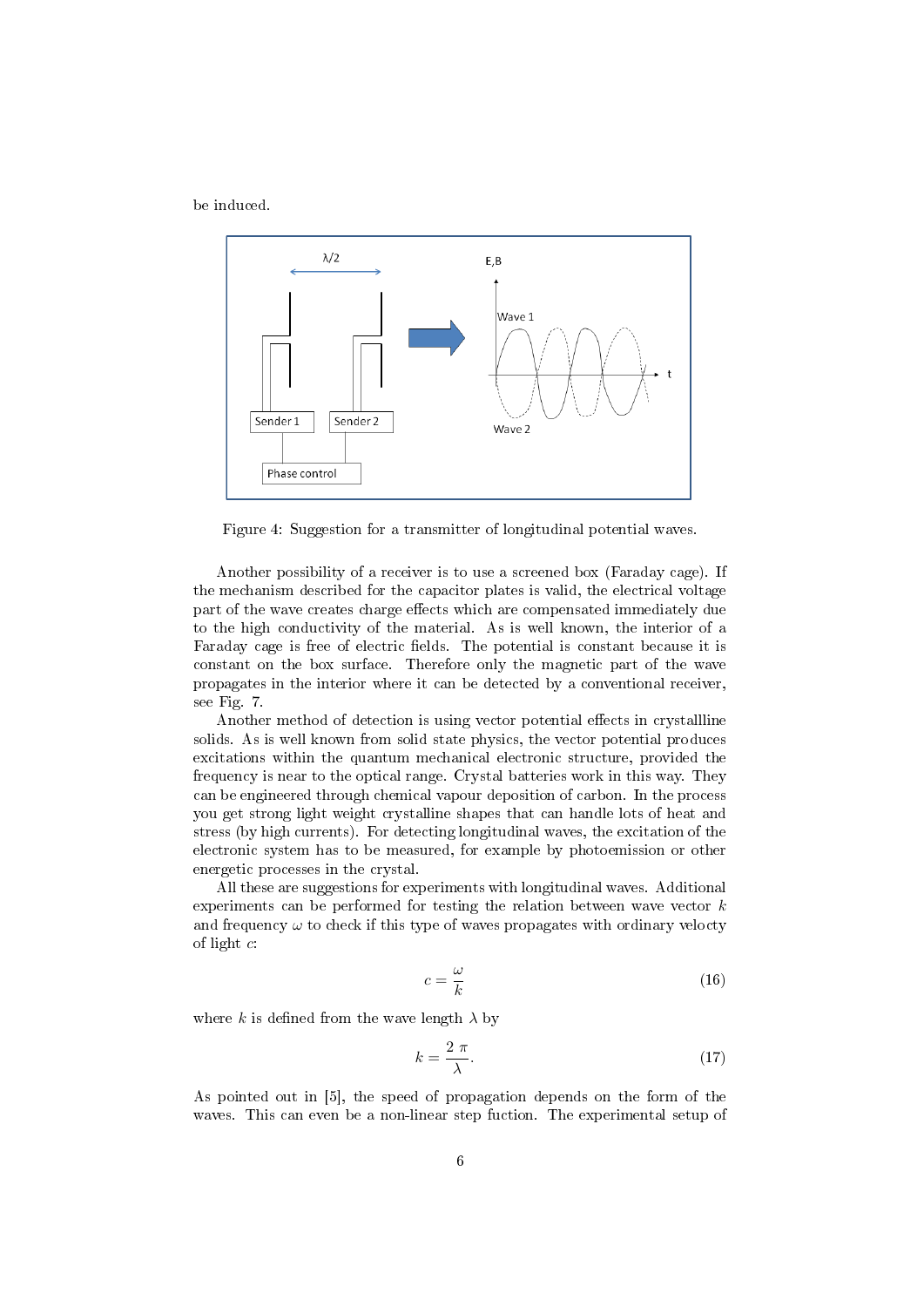

Figure 5: Tesla coils according to the patent [7].

Fig. 6 can directly be used for finding the  $\omega(\mathbf{k})$  relation because the wavelength and frequency are measuerd at the same time. There are rumors that Eric P. Dollard found a propagation speed of longitudinal waves of  $\pi/2 \cdot c$  but there are no reliable experiments on this reported in the literature.

The ideas worked out in this paper may not be the only way how longitudinal waves can be explained and technically handled. As mentioned in the introduction, electrodynamics derived from a unified field theory [1] predicts effects of polarization in all space and time dimensions and may lead to a discovery of even richer and more interesting effects.

#### Acknowledgment

I like to thank F. Amador and D. W. Lindstrom for valuable technical hints.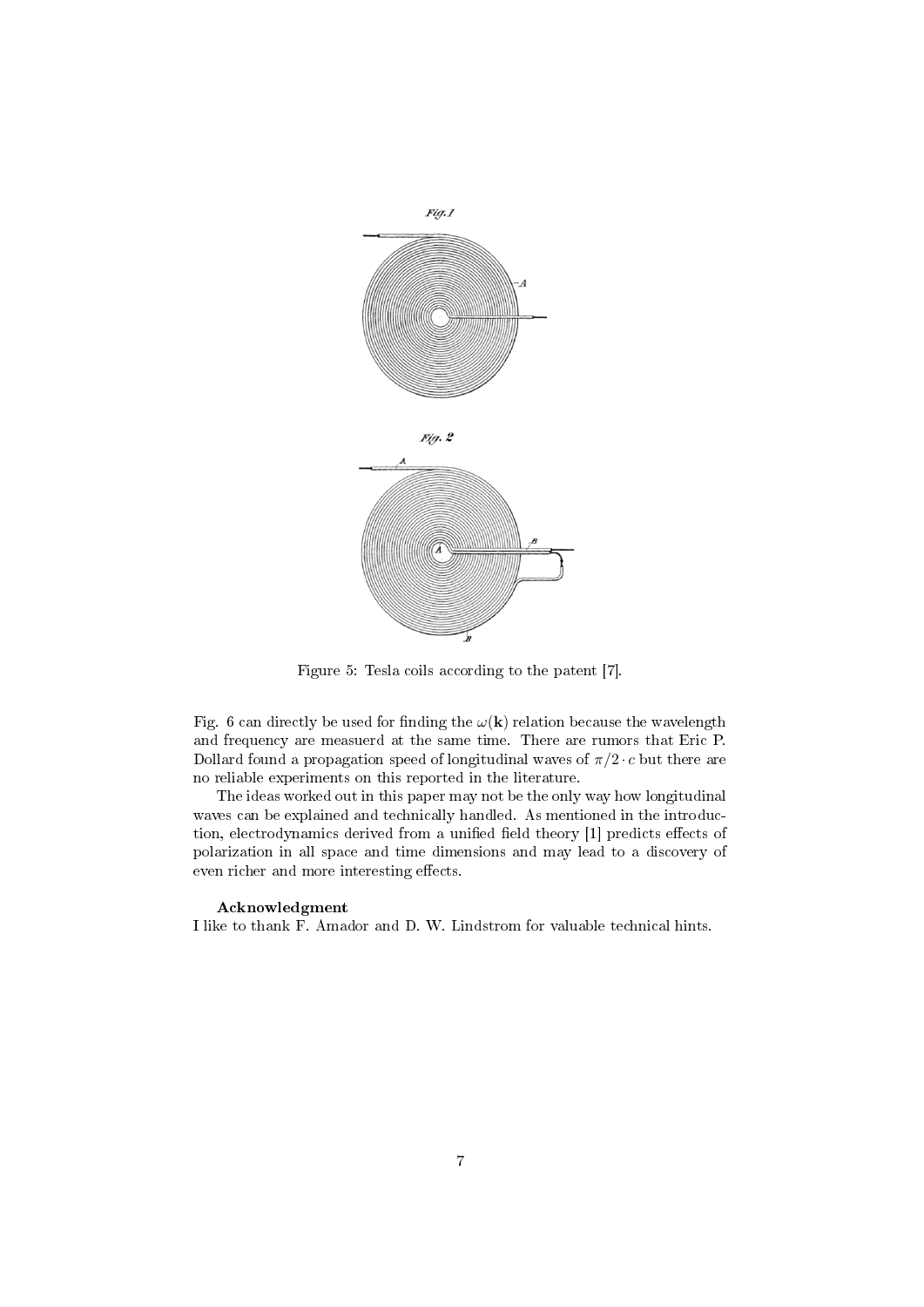

Figure 6: Suggestion for a receiver of longitudinal potential waves (Capacitor).



Figure 7: Suggestion for a receiver of longitudinal potential waves (Faraday cage).